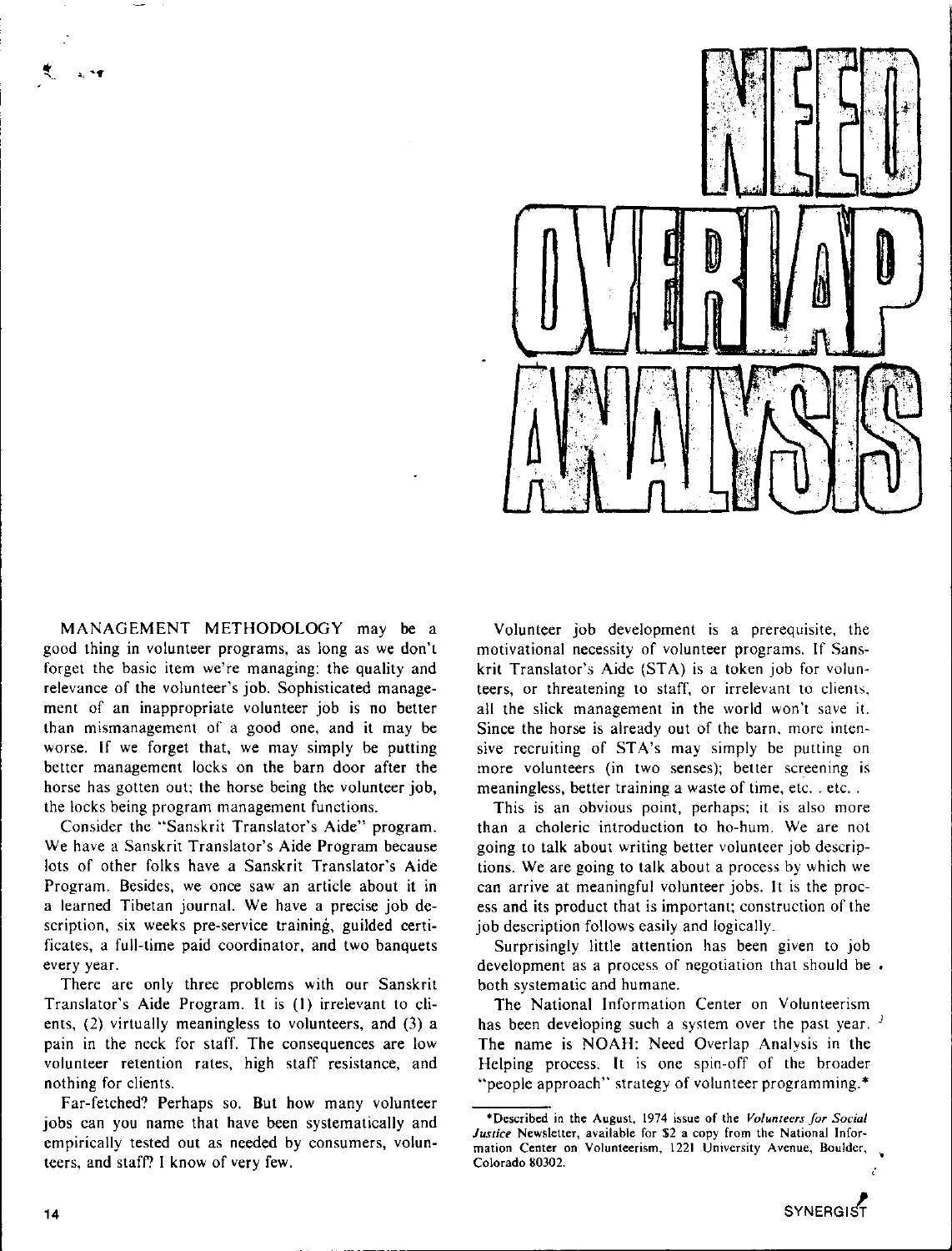# **A Technique for for Job levelonment**

DR. IVAN H. SCHEIER<br>Director, National Information Center on Volunteerism Boulder, Colorado

**NOAH** attempts to reach the three kinds of people who must be pleased by a volunteer program: volunteers, clients, and staff (in agency-related programs). It is commonplace to say that volunteers need a motivational paycheck. It is less commonplace to include staff; but they must need the volunteer program too, actively and directly. If they do not, staff resistance rears its head. Ordinarily the consumer is last and least. Our good feelings about volunteer programs do not guarantee a good impact on the client. He or she should *be* regarded as an expert to be consulted on whether his or her needs are being filled by a volunteer service.

All three members of the volunteer program constituency must need the program; the volunteer to reduce attrition and promote fulfillment; the staff, to promote participation and head off resistance, and the consumer, because that is who it is all about.

These three sets of needs are not identical of course, but they probably *overlap* in some respects, and that is what Need *Overlap* Analysis depends upon. It seeks the need consensus area, as a motivational tripod on which to base a solid program. Balancing a program on only two stilts is tricky; one stilt is acrobatics.

Where the needs overlap, then, we seek what staff wants volunteers to do, what volunteers want to do, and what consumers need. This is a motivational matrix out of which volunteer jobs can be articulated.

Then and only then, can **we** apply sophisticated management procedures.

So far, the concept is based on common sense. The object is to connect common sense with systematic process.

First a schema:



*(Continued on next page)*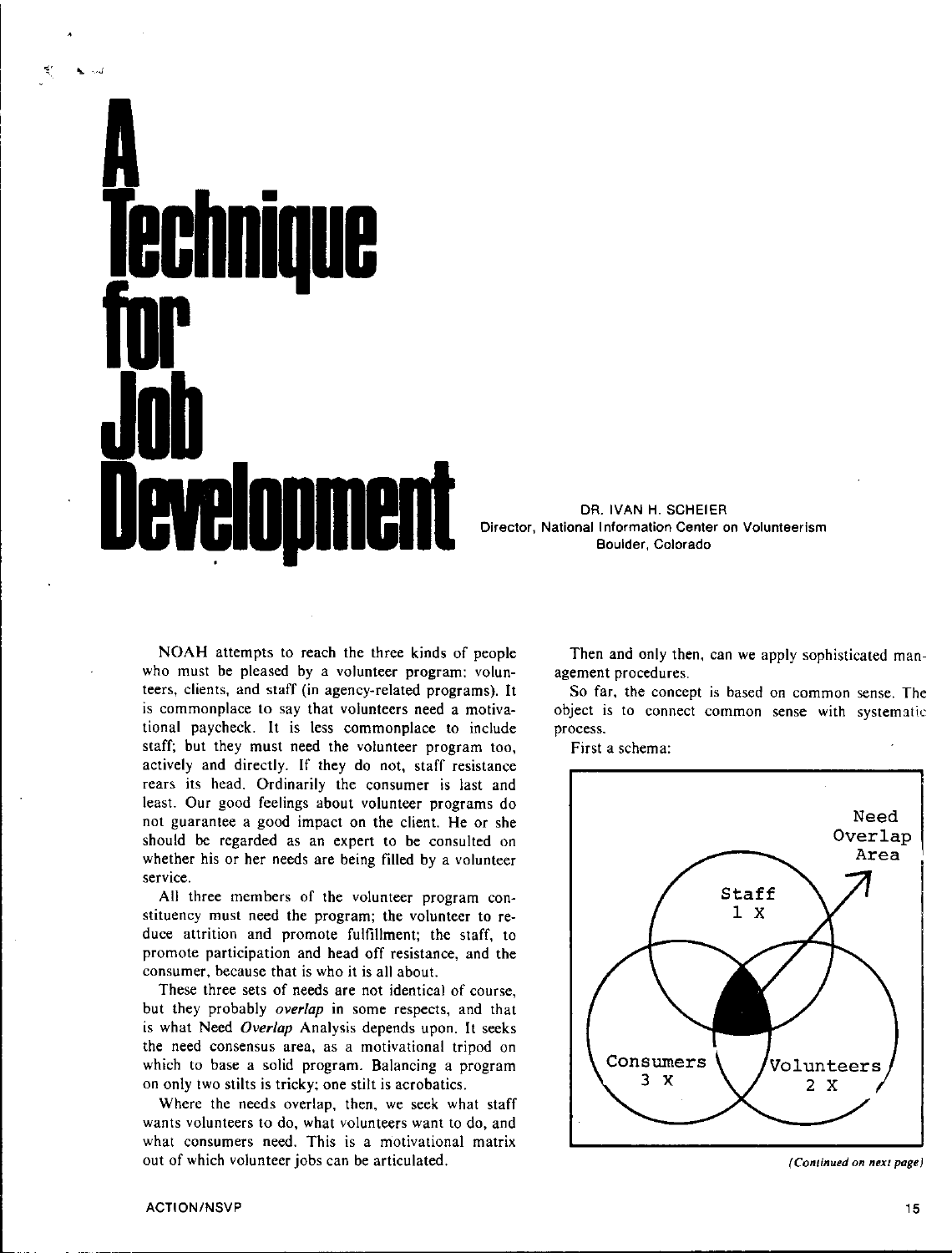The non-overlap areas, marked **X,** are: (I) Staff wishes for volunteer jobs that volunteers don't want to do (e.g., empty wastebaskets), (2) things volunteers want to do that staff won't accept  $(e.g., "we want to")$ critique the agency"), and (3) consumer needs that neither volunteers nor staff will accept Thus, the first expressed need of prisoners is likely to be: "I want to get out of here today." Without the reality-testing of NOAH, this suggestion might lead to a "volunteer escape artist" program.

NOAH is a process of communication, negotiation, and reality testing among volunteers, staff, and consumers. The process is healthy in itself, and it produces need overlap volunteer job definitions, wanted by all three groups.

## **Participants in the** Process

I. The Volunteer Coordinator

2. The staff Committee: All agency staff. As many as 100 have participated at one time, but a group of 40 or less is preferable.

3. The Volunteer Committee: Five to eight people, including, if possible, the coordinator and two or three volunteers experienced and respected in the agency. Add two or three people who know the community and what volunteers can do, have done, or want to do in it. Directors of a university or community clearinghouse, volunteer bureau, or VAC, FISH, or similar groups would be appropriate here, or even a long-time active and successful service volunteer(s) in a range of community service areas. Every lucky community has one or two of these.

4. The Consumer Committee: More on that later.

#### **NOAH: PHASE** I

# STAFF AND VOLUNTEER COMMITTEE SEEK THEIR NEED OVERLAP AREA

Allow at least two hours for this phase. Its object is to establish a need overlap area between staff and volunteers, leaving consumers aside for the moment.

#### **Step** I: **Stall Inputs, Volunteers React**

Obtain a good group leader for the process. He can be the coordinator, director or facilitator of the volunteer program, but it is even better if you can get a respected outsider skilled in group process.

Begin by not mentioning volunteers, and avoid mentioning them until later. The task set for staff is a job factoring or analysis of their own work. Tell them the following:

That no one will see their work except as they themselves choose to share it later in a limited fashion.

Make a list of all the things you have done during your last three days at work (not after work hours). List activities as specifically as you can. Allow up to 15 minutes.

On another piece of paper list your dreams: all the

things you'd like to do for and with clients or in your work that you never have time to do, and are never likely to have time to do. Give your positive imagination free rein. Allow up to 15 minutes.

Go back to your activity list and put an asterisk next to each item that meets the following definition: You do it only because there's no one else to do it. vou feel your experience and training fits you better to do other things, and you'd rather be doing them. Allow up to 10 minutes.

Note that any item on the activity list that is marked by an asterisk is a possible job for a volunteer, if we can find and properly support one to do it.

To the extent that you can get volunteers to do these jobs, you are freed to do more of the things you want to do and are trained for. You will have more time for your dreams. To the extent that you aren't thus freed more to deal with your "dream list" (list 2), every item on that dream list is also a potential volunteer job if we can find a volunteer willing and able to do it.

Bring in the Volunteer Committee, which has been in another room. Explain that their purpose is to respond to the staffs ideas for volunteers (asterisked activities plus dream items).

It is crucial at this point to instruct staff to submit specific job ideas from their lists, while volunteers should answer specifically in three ways:

(l). Unconditional yes. "We think volunteers in this community can do that for you" or "we actually know some who are doing it now in this community."

(2). Unconditional no. As above but "no, volunteers today will not empty your garbage."

(3). Conditional yes. In volunteer committee response to staff job ideas, this is more frequent than either unconditional yes or no, e.g., "We might know of a volunteer who will do that, but first you have to be more specific about hours, qualifications and the kind of training-support you would give them in return." A process of negotiation with staff then begins, out of which volunteer job descriptions are born in a healthy atmosphere of direct communication and give-and-take.

A pitfall at this point is generalized discussion of volunteer and agency philosophy. Save that for another time; NOAH's purpose is to home in on meaningful job specifics.

A second pitfall is too much dialogue solely among staff or solely among volunteers without checking with each other for reality-testing interaction. The communications among staff may be a valuable spin-off for the agency, to be followed through at some other time, but it is not the principal objective here. The principal objective is to set a pattern of direct communication between staff and volunteers. Not incidentally, you will know that you are succeeding if you start receiving role identification cross-over, e.g., a staff person says something like, "let me respond to that from the viewpoint of a volunteer."